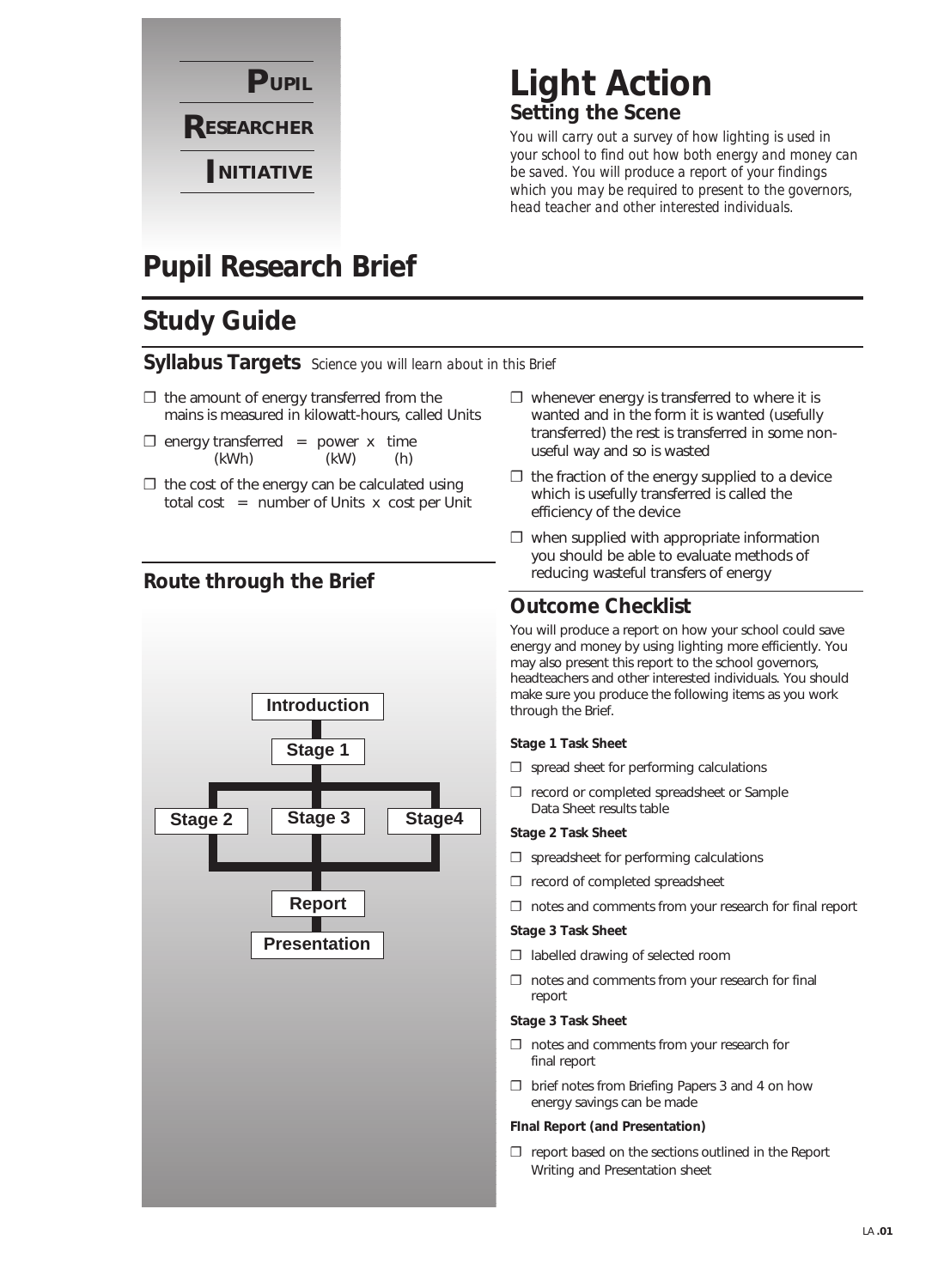## **Light Action Light Action Introduction**

This sheet explains the background to your research project. There are a number of other sheets which you have to use in carrying out the work. You will be carrying out work which could help your school to save money on energy bills. You will be looking at how lighting is used in your school, and how actions you take could lead to improvements in energy efficiency. You will write a report on your research, making recommendations for saving energy and money. **overview**

## **why do we need to carry out this research?**

As a nation we waste an enormous amount of energy, at home, at school, at work, in our leisure time and when travelling. We leave lights and heating on and doors and windows open unnecessarily. We don't always insulate our homes, schools and workplaces adequately, we sit in traffic jams with the engine running and we often use our cars when we could easily walk or use public transport. We don't recycle waste nearly enough. This could also save a lot of energy.

Inefficient use of energy is very costly, wasteful of the world's energy resources, and it also contributes to the pollution of the environment. Global warming, destruction of the ozone layer, pollution of our countryside, lakes, rivers and seas, and damage to ourselves and other living creatures, could all be reduced if we made greater efforts to be more energy efficient.

Engineering researchers are looking at ways to design buildings to make them more efficient in the way that electricity is used to provide lighting, and in making more use of daylight. Existing buildings were not always designed with this sort of energy efficiency in mind, but there are still ways we can help to reduce the amount of electricity used.

The research you are going to carry out can help your school to be more energy efficient. Although you may only concentrate on energy savings from efficiency in the design and use of lighting in one particular area of your school, you will be contributing to the energy saving process. At the same time you will be making recommendations to the school on how to save money!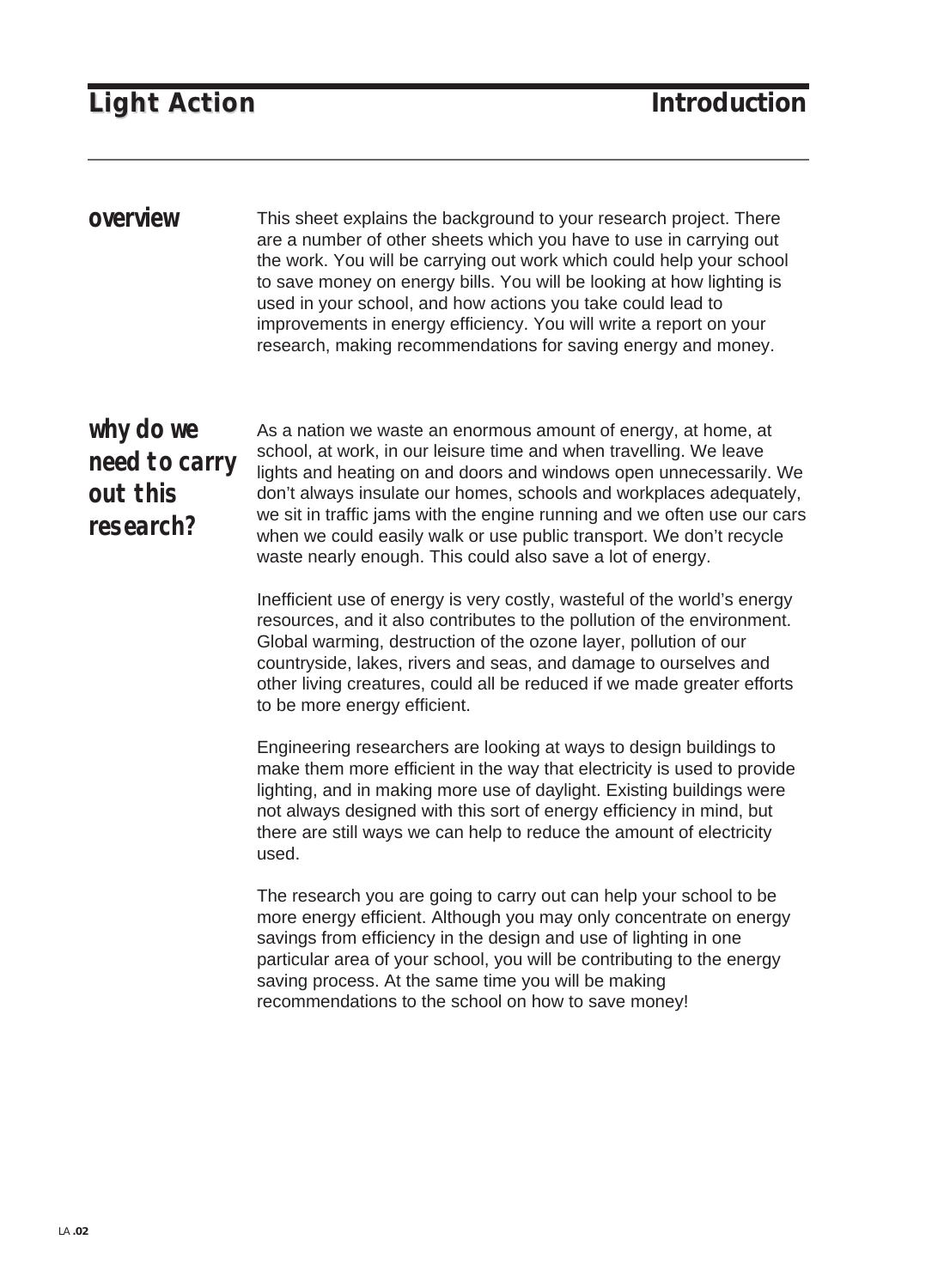| before you | It would be helpful for you in doing your research to know: |                                                                                                                                                                                                                                                                                                                                             |  |  |
|------------|-------------------------------------------------------------|---------------------------------------------------------------------------------------------------------------------------------------------------------------------------------------------------------------------------------------------------------------------------------------------------------------------------------------------|--|--|
| start      | $\Box$                                                      | about the history of the filament light bulb; read Briefing Paper 1,<br>Unsung inventors of the light bulb                                                                                                                                                                                                                                  |  |  |
|            | ❏                                                           | about how fluorescent lamps work; read Briefing Paper 2,<br><b>Fluorescent lamps</b>                                                                                                                                                                                                                                                        |  |  |
|            | $\Box$                                                      | that light is required in buildings for the following purposes<br>for carrying out tasks (reading, writing, using equipment)<br>to create a pleasant environment<br>for display lighting e.g. corridor displays, galleries, etc.<br>to make the environment safe, both inside and outside<br>buildings                                      |  |  |
|            | ❏                                                           | that in order to make sure a room is pleasantly lit the<br>following factors should be taken into account<br>brightness of work surfaces<br>enough light on walls and ceilings<br>enough contrast between light and shadow<br>avoidance of harshness<br>glare control<br>۰<br>colour rendering (i.e light looking 'natural' or 'unnatural') |  |  |
|            | $\Box$                                                      | that there are two types of lamp (or bulb) in common use today;<br>the tungsten or filament lamp and the fluorescent lamp (or tube).<br>A third type, the low energy fluorescent lamp (or tube) is also<br>becoming more common. The CFL, or Compact Fluorescent<br>Lamp is an example of a low energy fluorescent lamp                     |  |  |
|            | ❏                                                           | that lamps are given power ratings such as 10W (watt), 60W,<br>100W etc. A 100W rating tells you that the lamp transfers 100J<br>(joule) of energy each second from the mains supply                                                                                                                                                        |  |  |
|            | ❏                                                           | that electricity is a particular sort of energy. A useful measure of<br>how much electricity is being used is the kilowatt hour (1kWh is<br>equivalent to the power of 1kW transferring energy for 1 hour)                                                                                                                                  |  |  |
|            |                                                             | $\Box$ in an ordinary light bulb most of the transferred energy is given to<br>heating the environment rather than lighting it                                                                                                                                                                                                              |  |  |
|            | ❏                                                           | that the rate of light emission from a lamp is measured in lumens                                                                                                                                                                                                                                                                           |  |  |
|            | ❏                                                           | that an ordinary tungsten filament light bulb gives about 20<br>lumens per watt. The output for various sorts of fluorescent lamps<br>is about 40 to 100 lumens per watt.                                                                                                                                                                   |  |  |
|            |                                                             |                                                                                                                                                                                                                                                                                                                                             |  |  |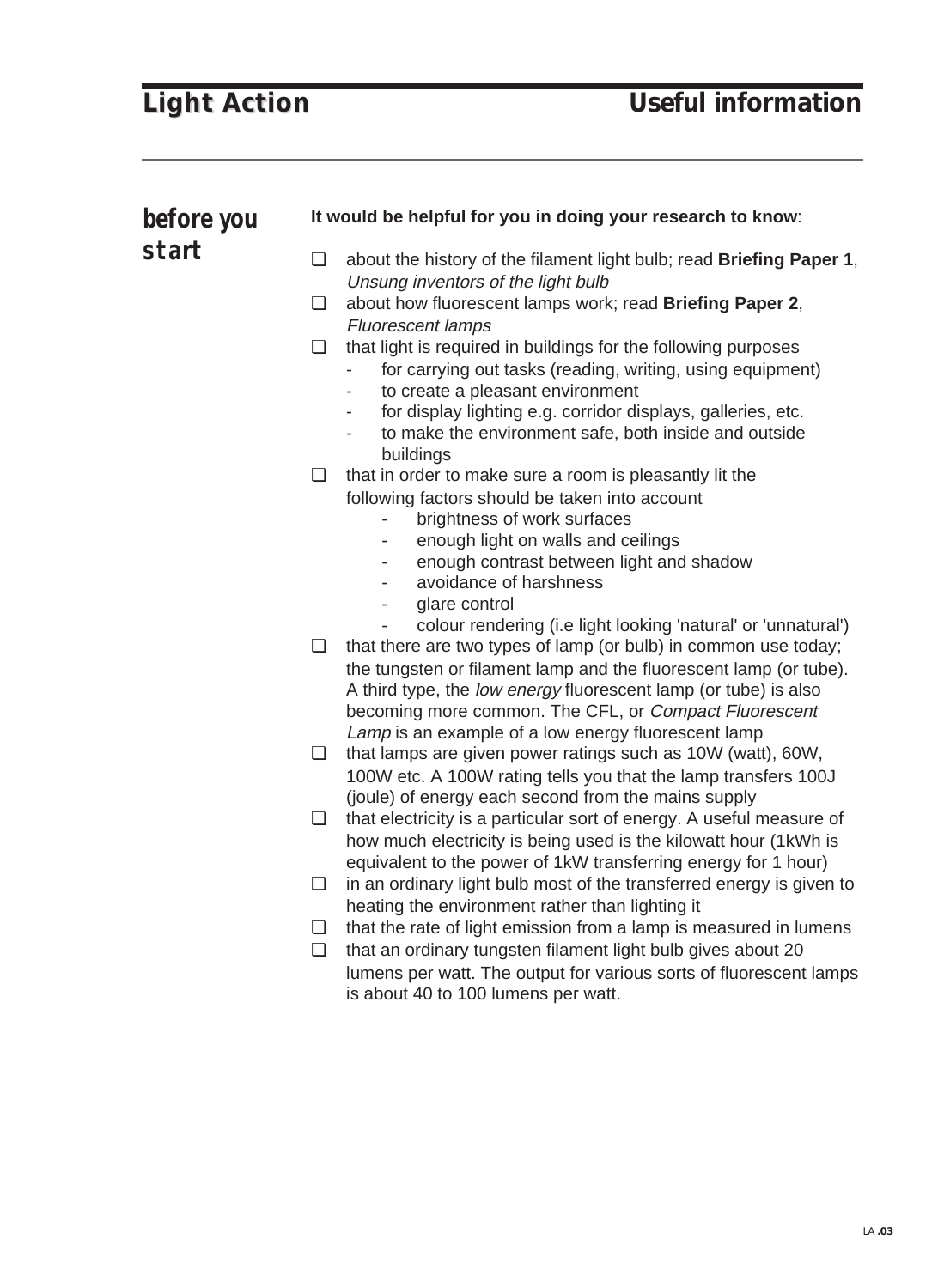The research survey has several stages. This page describes **Stage 1**, which should be completed by all groups. **Stages 2**, **3** and **4** can be divided up between groups, so that you do Stage 1 and 2, or Stage 1 and 3, or Stage 1 and 4. If there is enough time, all groups could complete all 4 stages. You will then write a report to the school governors outlining your research and making recommendations for improving energy efficiency from lighting. **introduction**

Use a copy of the results table (on the Sample Data Sheet) to record your data for Stage 1. **doing the research**

- ❏ Decide which rooms you will investigate.
- ❏ Measure the floor area of the room(s).
- ❏ Count the number of lamps in the room and their individual power ratings or wattages. It may not be possible to see what wattage the lamps are, if there is a diffuser (cover) on the fitting. If this is so, your teacher may already have found this information out. If not, you may have to ask the school caretaker to tell you the wattage. **Never attempt to remove the diffuser yourself.**
- ❏ Interview users of the room or area and record an estimate of how often lights are left on each day.
- ❏ Work out estimated costs of lighting per day. To work this out find out:
	- the total wattage in kilowatts(kW)  $[1kW = 1000W]$
	- the total time used in hours(h) each day
	- the number of units or kilowatt hours of electricity used per day (kW x h)
	- the cost of one unit (6.95p, data from Yorkshire Electricity, May 1996)
	- the total running cost of the units used per school day.

**running cost = power (kilowatts ) x time ( hours) x cost (per unit price )**

- $\Box$  Work out the estimated  $CO<sub>2</sub>$  produced
	- the generation of 1kWh of electricity is estimated to produce an average of 0.72kg of  $CO<sub>2</sub>$ .

Construct a spreadsheet to perform the calculations. The teacher has the formulae for the cells of the spreadsheet if you can't work them out yourselves.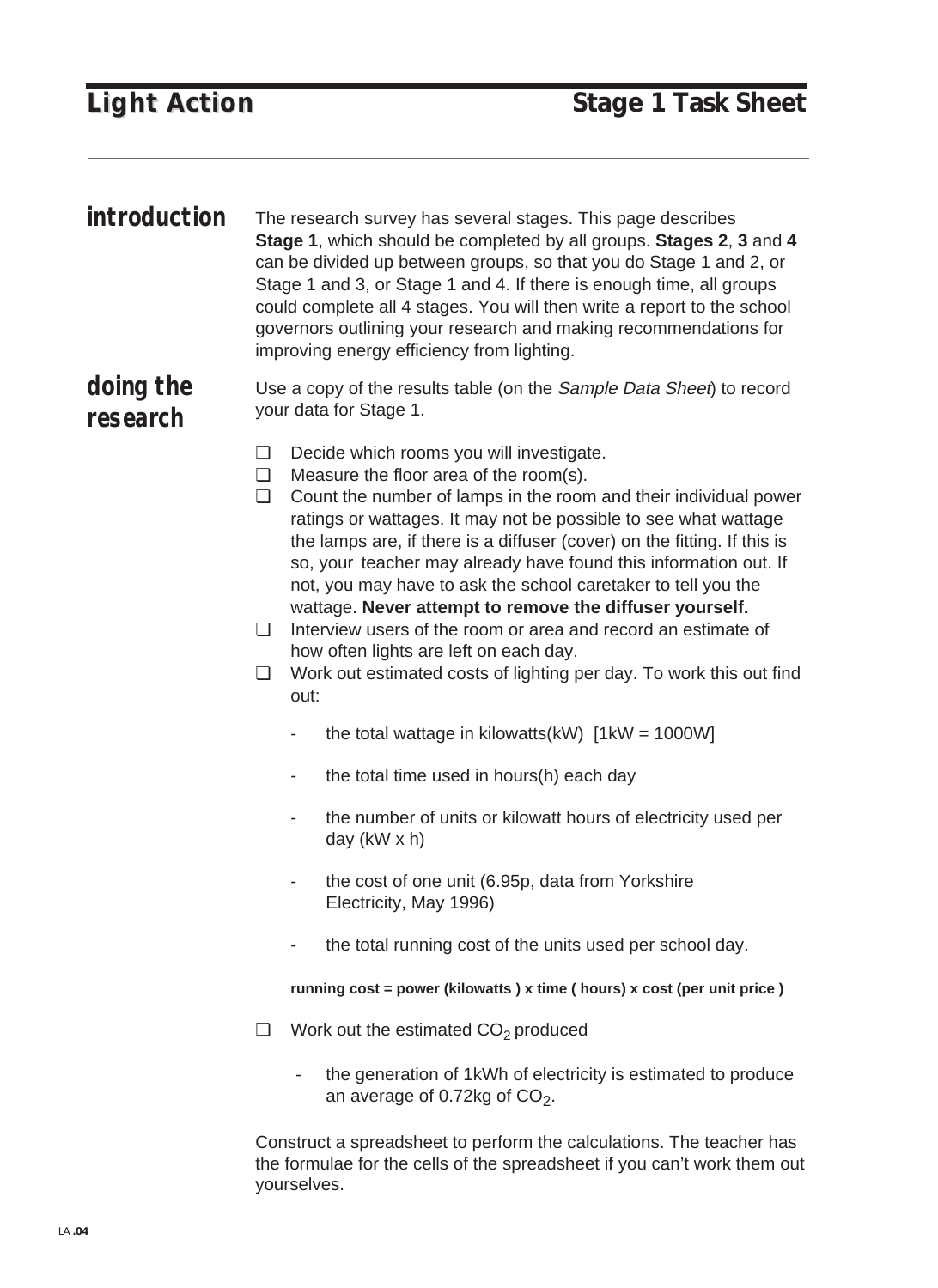## **sample data**

|                | A                              | <sub>R</sub>             | C.          | D       |
|----------------|--------------------------------|--------------------------|-------------|---------|
| 1              | <b>Lighting Survey</b>         | <b>Holt House School</b> |             |         |
| $\overline{c}$ |                                |                          |             |         |
| 3              | No. of days in school per year | 191                      | 191         |         |
| 4              | name of room                   | classroom 1              | classroom 2 | savings |
| 5              | floor area of room (m2)        | 66                       | 66          |         |
| 6              | type of lamp eg filament, CFL  | filament                 | <b>CFL</b>  |         |
| $\overline{7}$ | no. of individual lamps        | 9                        | 9           |         |
| 8              | individual lamp wattage        | 150                      | 23          |         |
| 9              | watts/1000 = $kW$ (all lamps)  | 1.35                     | 0.21        |         |
| 10             | average hours use per day      | 5.7                      | 5.7         |         |
| 11             | electricity used (kWh)         | 7.69                     | 1.18        |         |
| 12             | unit cost $(p)$                | 6.95                     | 6.95        |         |
| 13             | $cost$ per day $(E)$           | 0.53                     | 0.08        | 0.45    |
| 14             | cost per school year $(E)$     | 102.08                   | 15.66       | 86.42   |
|                | 15 CO2 produced (kg per year)  | 1057.53                  | 168.25      | 889.28  |

## **results table**

|                | A                              | <sub>R</sub> | C | D       |
|----------------|--------------------------------|--------------|---|---------|
| 1              | <b>Lighting Survey</b>         |              |   |         |
| 2              |                                |              |   |         |
| 3              | No. of days in school per year |              |   |         |
| 4              | name of room                   |              |   | savings |
| 5              | floor area of room             |              |   |         |
| 6              | type of lamp eg filament, CFL  |              |   |         |
| $\overline{7}$ | no. of individual lamps        |              |   |         |
| 8              | individual lamp wattage        |              |   |         |
| 9              | watts/1000 = $kW$ (all lamps)  |              |   |         |
| 10             | average hours use per day      |              |   |         |
| 11             | electricity used (kWh)         |              |   |         |
| 12             | unit cost $(p)$                |              |   |         |
| 13             | $cost$ per day $(E)$           |              |   |         |
| 14             | cost per school year (£)       |              |   |         |
|                | 15 CO2 produced (kg per year)  |              |   |         |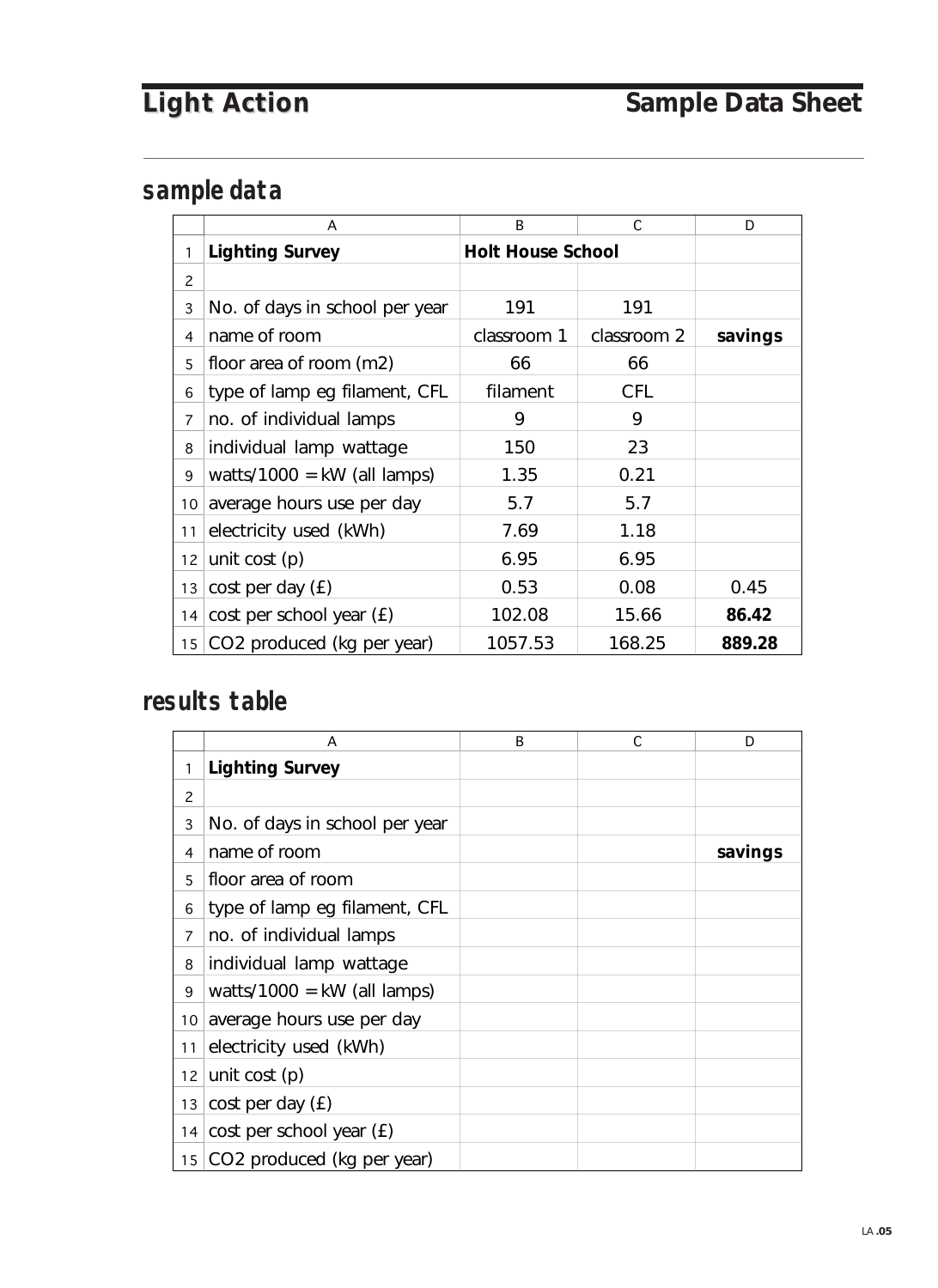**1 lux is produced**

## **choosing lighting levels according to room use**

Choosing the right lighting level according to the type of activity going on in the room can greatly influence the amount of electricity used. More often than not, school laboratories have a higher light level than is needed for the use they are put to at any particular time. For example, there are a variety of tasks carried out in a science lab. Each task requires a different light level. However, the design of the lighting layout, the switching controls and light usage often do not take this into account. Usually all the lights are turned on fully, regardless of the task.

The CIBSE (Chartered Institute of Building Services Engineers) recommendations specify the lighting levels for different rooms or areas of buildings, e.g:

| $\bullet$ | classroom or office                    |             | 300 lux        | <b>Lighting levels</b>    |
|-----------|----------------------------------------|-------------|----------------|---------------------------|
| $\bullet$ | blackboard use                         |             | 500 lux        | are measured in           |
| $\bullet$ | gymnasium                              |             | 500 lux        | a unit called the<br>lux. |
| $\bullet$ | swimming pool                          |             | 300 lux        |                           |
| $\bullet$ | laboratory                             | 500-900 lux |                | 1 lux is produced         |
| $\bullet$ | stairs                                 |             | <b>150 lux</b> | when 1 lumen              |
| $\bullet$ | outdoor entrance                       |             | 30 lux         | falls on $1m^2$           |
| $\bullet$ | entrance hall                          |             | 150 lux.       |                           |
|           | Lighting levels for certain tasks are: |             |                |                           |
|           |                                        |             |                |                           |

| $\bullet$ | discussion work | 150 lux |
|-----------|-----------------|---------|
| $\bullet$ | reading         | 300 lux |
| $\bullet$ | blackboard work | 500 lux |

• practical work 900 lux

However, architects and lighting engineers often set lighting above these recommended levels. This means we could be using more electricity than is really needed.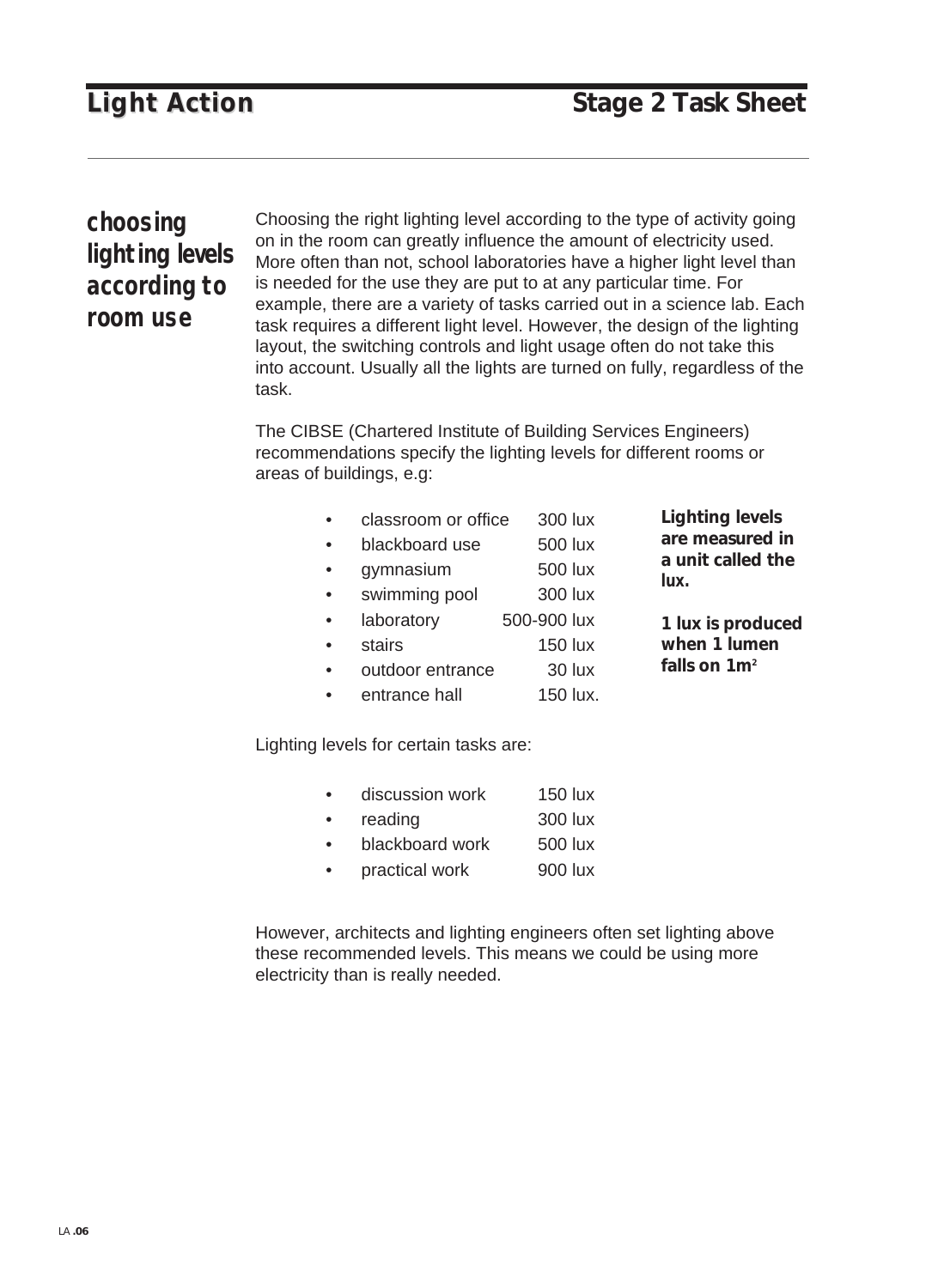Fill in a copy of the table below after answering the points listed below it. You could set up a spreadsheet to perform the calculations, for example: **doing the research**

| Room           | <b>Task</b>   | Time | Light level<br>measured in<br>room (lux) | <b>CIBSE</b><br>Level | <b>Difference</b> |
|----------------|---------------|------|------------------------------------------|-----------------------|-------------------|
| Science Lab 1A | reading       | hour | 900                                      | 300                   | 600               |
|                | experimenting | hour | 900                                      | 900                   | <b>COL</b>        |

❏ Decide which room(s) you will investigate (see Stage 1 survey).

- ❏ Identify the tasks carried out in the room (such as writing, reading, talking, experimenting) and the CIBSE lighting requirements.
- ❏ Estimate and record the time spent on each task.
- ❏ Measure the light level in the rooms you survey if available, datalogging equipment could be used to collect this data.
- ❏ State the CIBSE level required for the task and compare with your measured light level. Record the difference.
- ❏ Predict how much energy and money could be saved if it were possible to use the appropriate CIBSE light level in a room or area for the task being undertaken. For example, in the table above, if a reading activity is going on in a lab then only 300 lux is required, rather than the 900 lux needed for practical work.
- Use the results of this stage of the investigation and your notes and comments to help you write your report. **reporting**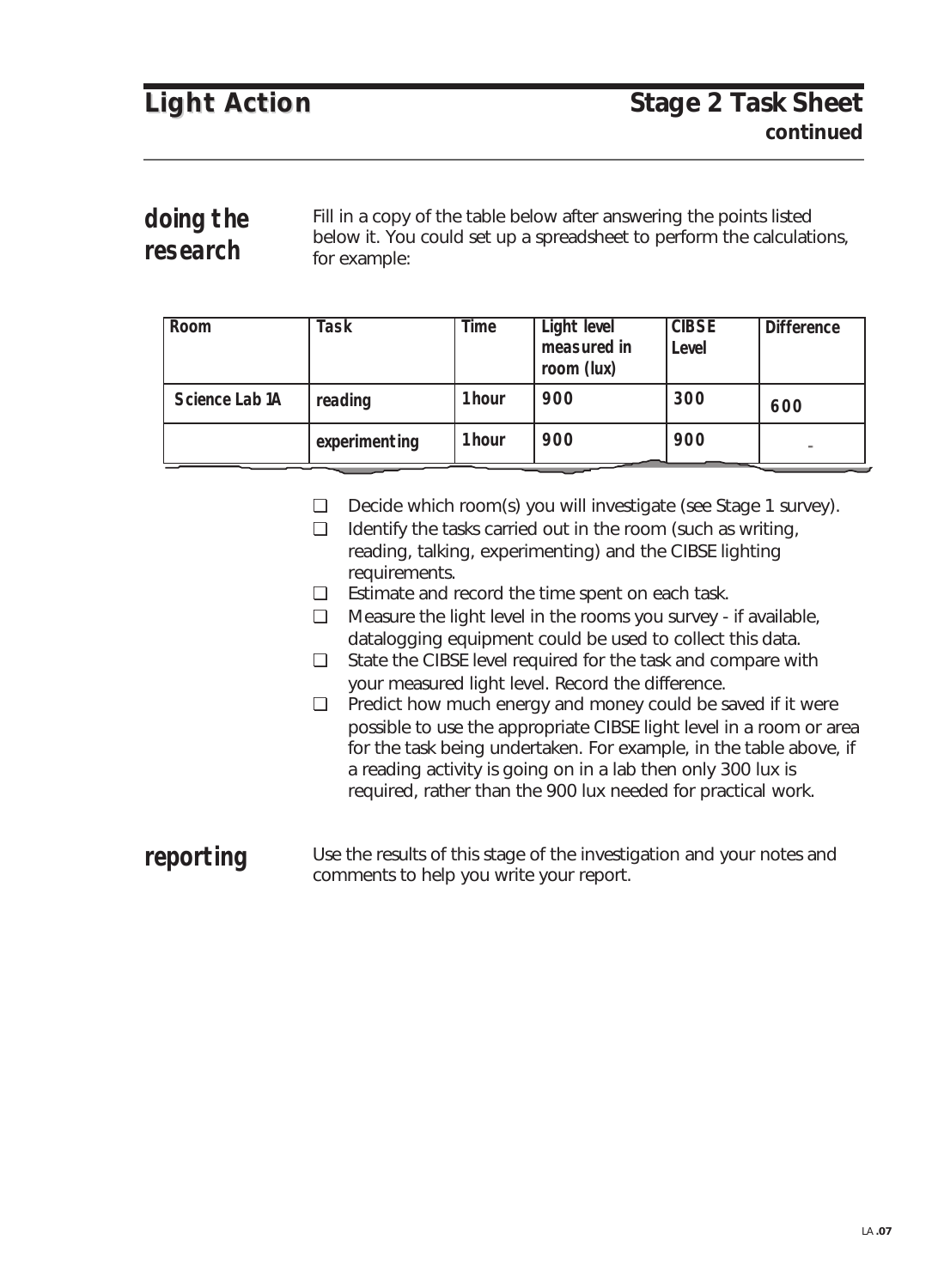### **switching controls and using natural light**

Using natural light where possible reduces the need for turning lights on, thus reducing the amount of electricity used. The position of lights in a room, the positioning of windows, and the flexibility to be able to turn lights off in parts of rooms well served by natural light, are also important.

In modern buildings we take it for granted that all rooms, corridors and other areas will be brightly lit. However, this can often lead to a lot of wasted energy. Bad design also results in waste. For example, some light fittings may be in the wrong place. It may not be possible to switch lights off which are near windows without also switching off lights linked to the same switch in the parts of a room where natural light does not reach so well. This could mean that all the lights are on all the time. It would have been so much better if the lights near the window were linked to one switch, and the lights in the part of the room away from the window were linked to another switch. The window lights could be switched off during daylight, cutting down on the amount of electricity used. Careless use by individuals (who turn lights on in a bright room, or don't turn lights off when a room is empty) also leads to waste and extra expense.

Windows are important for several reasons. As well as providing natural light during daylight hours, they permit passive heating from solar radiation, allow us to see in or out, and provide natural ventilation when open.

How much light and heat gets into a room through the window depends on the size and position of the window. For example, south-facing windows receive direct sunlight, but with the risk of glare. North-facing windows may not receive enough light. High level windows permit greater light penetration into the back of the room than low level ones of the same size.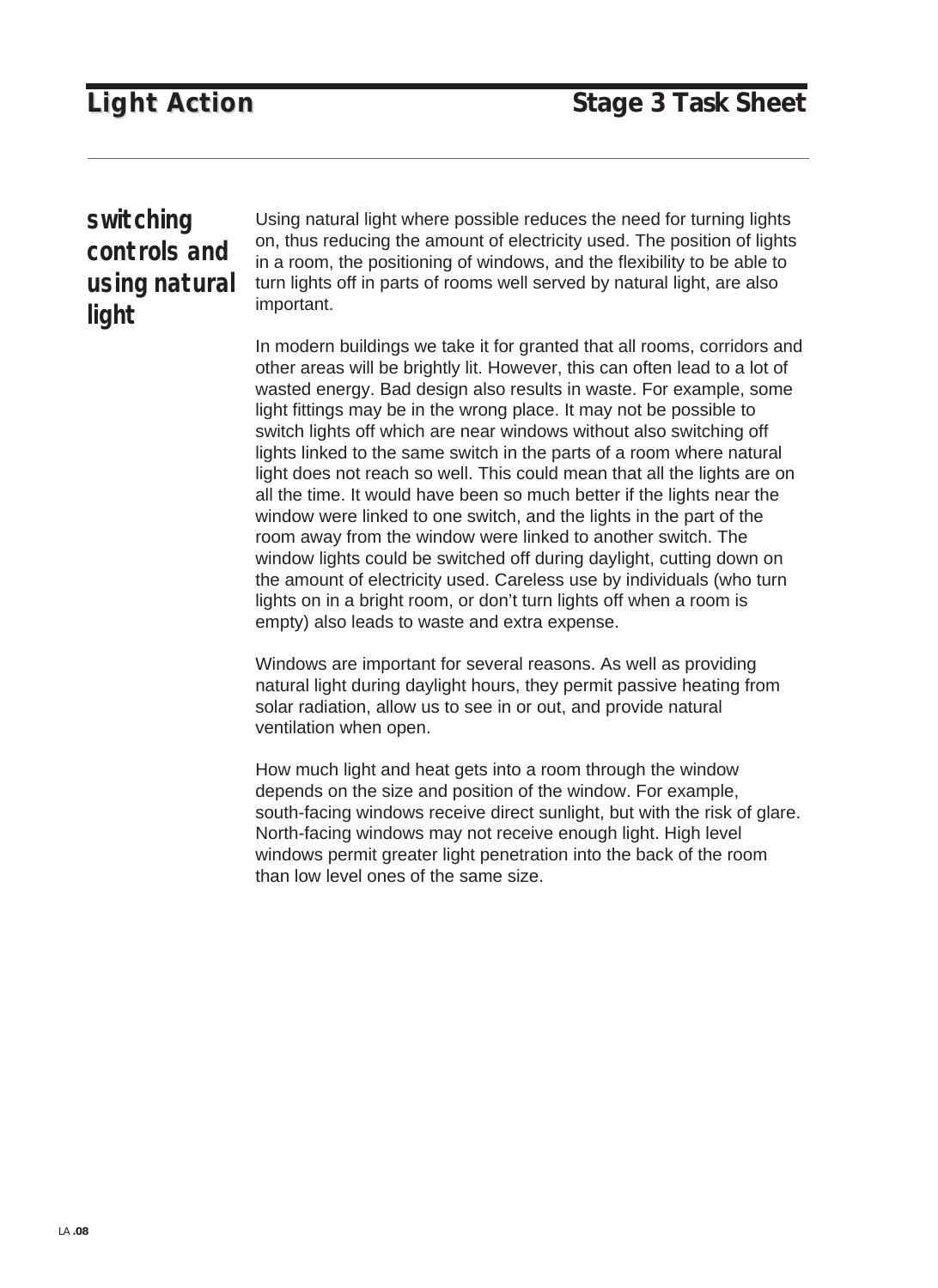| doing the<br>research | $\Box$<br>$\Box$<br>$\Box$ | Draw lighting plans showing the position of lights and windows<br>in the room(s) selected for investigating in Stage 1.<br>Note how many switches there are, and which lights each switch<br>controls. Put this information onto your plan.<br>Check whether the light fittings have a switch starter visible on<br>the metal housing for the tube (known as the ballast). A switch<br>starter is not the wall switch. It is a small cylindrical device usually<br>found on the side of the ballast. The presence of a switch starter<br>means that the ballast can be fitted with a low energy fluorescent<br>tube. |
|-----------------------|----------------------------|----------------------------------------------------------------------------------------------------------------------------------------------------------------------------------------------------------------------------------------------------------------------------------------------------------------------------------------------------------------------------------------------------------------------------------------------------------------------------------------------------------------------------------------------------------------------------------------------------------------------|
|                       | $\Box$                     | State whether or not it is possible to switch off those lights<br>nearest the windows without having to switch off other lights in<br>the room.                                                                                                                                                                                                                                                                                                                                                                                                                                                                      |
|                       | $\Box$                     | Record how much of the wall space the windows occupy<br>(eg. 25% or 15% etc.). How does the light level in the room<br>vary at different times of day or in different weather conditions?<br>What range of tasks could be carried out at the different light<br>levels?                                                                                                                                                                                                                                                                                                                                              |
|                       | $\Box$                     | Estimate whether the amount of natural light available is the<br>same throughout the room?                                                                                                                                                                                                                                                                                                                                                                                                                                                                                                                           |
|                       | ❏                          | Is there anything blocking the sunlight from coming into the<br>room?                                                                                                                                                                                                                                                                                                                                                                                                                                                                                                                                                |
|                       | $\Box$                     | Note down your results and comment on the effectiveness of<br>switching and the use of natural light. What improvements could<br>be made.                                                                                                                                                                                                                                                                                                                                                                                                                                                                            |
| reporting             |                            | Use the results of this stage of the investigation and your notes to help<br>you write your report.                                                                                                                                                                                                                                                                                                                                                                                                                                                                                                                  |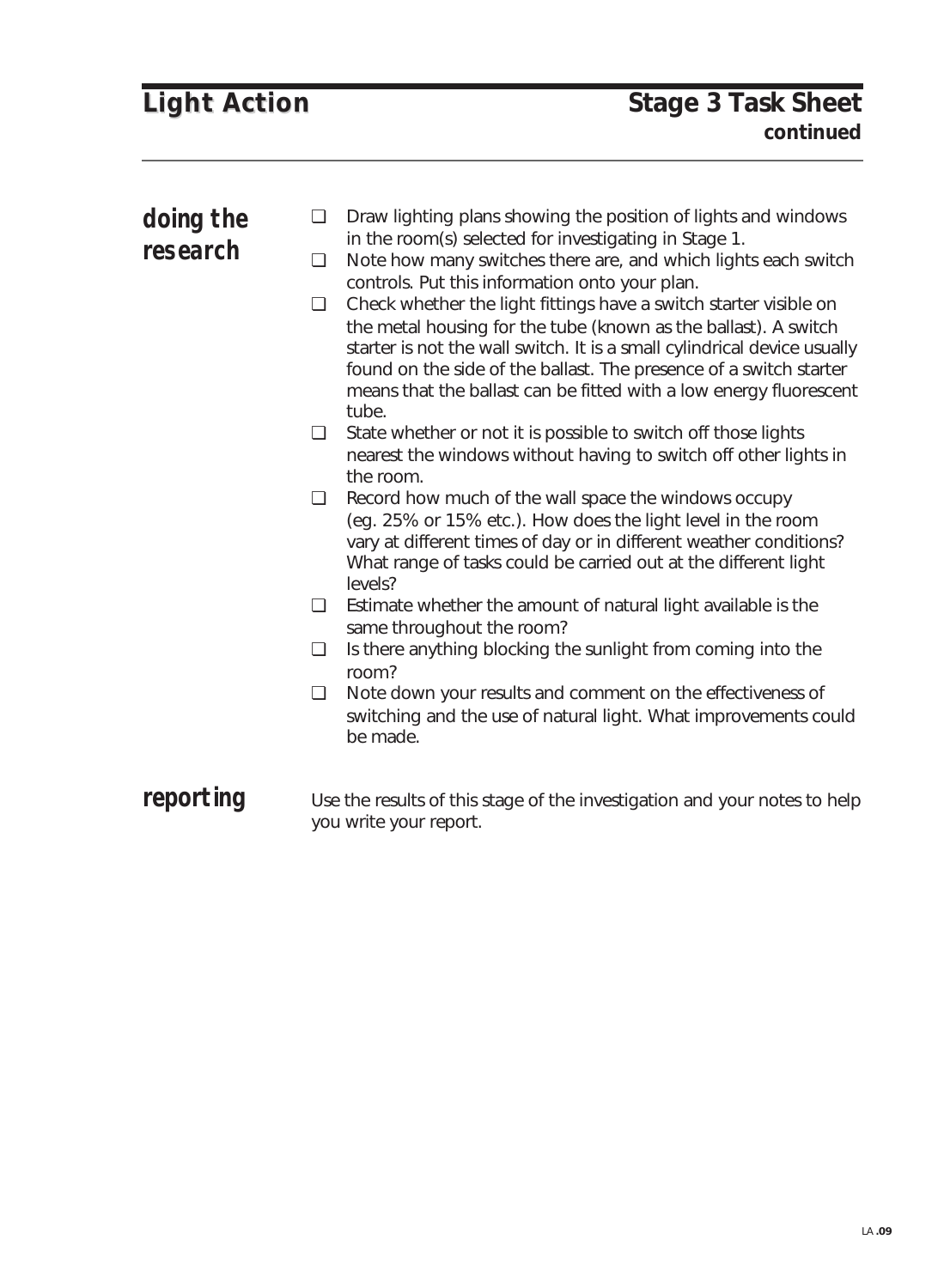| using low<br>energy lamps | Fluorescent lamps use less energy than filament lamps to produce the<br>same amount of light. Using fluorescent lamps can therefore reduce<br>electricity costs. Not all fluorescent lamps are the same. A school<br>which already has fluorescent strip-lighting in its rooms could save<br>energy and money by using T8 (26mm diameter) low energy tubes in<br>place of old T12s (38mm diameter) tubes, hence saving<br>approximately 10%. However the fitting must have a switch starter,<br>(see sheet LA.09.                                                                                                                                                                                                                                                                                                                                                                                                                           |
|---------------------------|---------------------------------------------------------------------------------------------------------------------------------------------------------------------------------------------------------------------------------------------------------------------------------------------------------------------------------------------------------------------------------------------------------------------------------------------------------------------------------------------------------------------------------------------------------------------------------------------------------------------------------------------------------------------------------------------------------------------------------------------------------------------------------------------------------------------------------------------------------------------------------------------------------------------------------------------|
| doing the<br>research     | Read through Briefing paper 3: Energy Savings - Who Benefits? and<br>Briefing Paper 4, the Holt House School Case Study. You should also<br>compare data in classroom 1 and classroom 2 found on the Sample<br>Data Sheet.                                                                                                                                                                                                                                                                                                                                                                                                                                                                                                                                                                                                                                                                                                                  |
|                           | In the rooms you have selected, find out what type of bulbs or lamps<br>are used. Count the lamps and note the power ratings or wattages<br>(you may already have this data from Stage 1). If the school does not<br>already use them, find out the wattage of low energy lamps that<br>could be suitable for the room(s) you are surveying. Calculate the cost<br>(or create a spreadsheet to work out the cost) of using these lamps<br>per day compared to existing lamps. This can be done by comparing<br>the wattage of the lamps now used and their more energy efficient<br>replacements. Energy efficient lamps usually cost more than the ones<br>they replace, but they use less energy, and therefore cost less to run.<br>Work out the time it would take to get back your investment in the<br>low energy lamps. Where and when is it sensible to change to using<br>this type of lighting? What are the factors to consider? |
| reporting                 | Note your results and comment on the effectiveness of the types of<br>lamps used and if savings could be made.                                                                                                                                                                                                                                                                                                                                                                                                                                                                                                                                                                                                                                                                                                                                                                                                                              |
|                           | Use the results of this stage of the investigation and your notes to help<br>you write your report.                                                                                                                                                                                                                                                                                                                                                                                                                                                                                                                                                                                                                                                                                                                                                                                                                                         |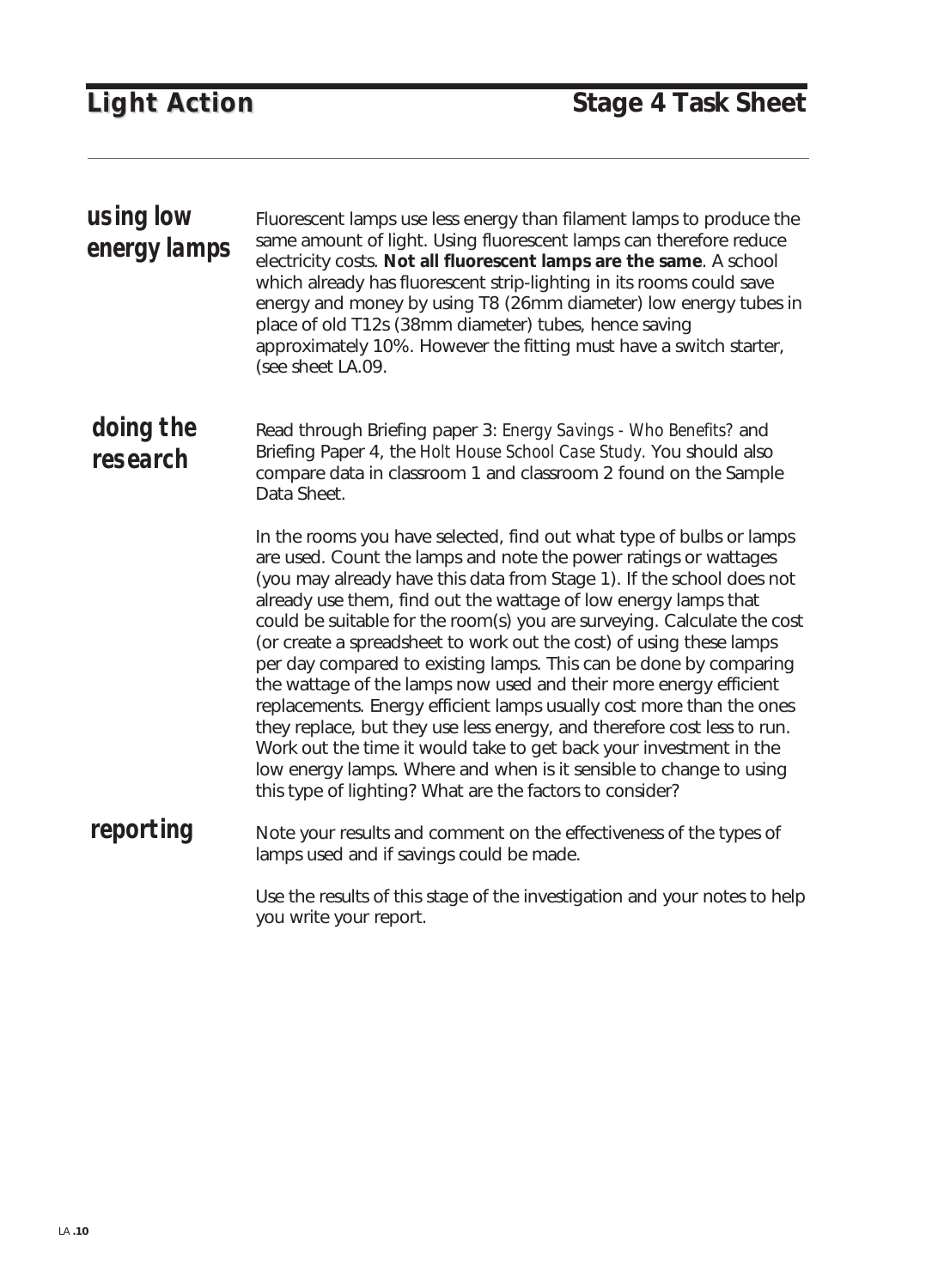### **'Unsung inventors of the light bulb'**

Inventions and discoveries are usually the result of team work, rather than the work of an individual, although one person's name is often associated with the new idea. The team will also make use of ideas from other scientists and engineers working in different laboratories and workshops, possibly in different parts of the world, or at different times. The invention of the electric light bulb is usually associated with one man, Thomas Alva Edison, an American inventor born in the 19th century. Without the work of other people, both in his team and outside it, he could not have produced his invention. In fact, the first carbon filament electric lamp, was invented by Joseph Swann in 1848, although it was Edison, who, in October 1879, invented the first *practical* filament electric lamp. Edison did not work alone, but with Charles Batchelor, his principal inventor-associate, Francis R. Upton, Ludwig K. Bohm and a small workforce of about two dozen men that staffed the Menlo Park Laboratory. On the 21st October, 1879 the lamp maintained its glow for more than 40 hours. On 31st December, 1879 they gave a public demonstration of an electric lighting system for streets and buildings at the laboratory in Menlo Park, New Jersey, USA.

However, the era of electric lighting could not have begun without the invention of the carbon filament by an African American, Lewis Howard Latimer. It was this invention which allowed the electric lamp to be developed on a commercial scale.

Joseph Wilson Swann's experiments in England with carbon sticks aided Edison's team to invent the electric lamp. Edison also needed to use a Sprengel (vacuum) pump to draw air out of the light bulbs, so that the filament did not oxidise and burn out when it got hot and glowed.

In 1883 Edison and Swann joined forces as the Edison-Swann United Electric Lighting Company Ltd using Edison's patented ideas. Many improvements in filament light bulbs have occurred since the first was developed. For example, in 1910, Dr. William D. Coolidge invented a process to draw tungsten wire that resulted in a stronger filament and lamps that were more efficient. Further developments in 1913 led Dr. Irving Langmuir to produce a 1000-watt lamp filled with an inert or noble gas. This lamp was twice as efficient as older lamps.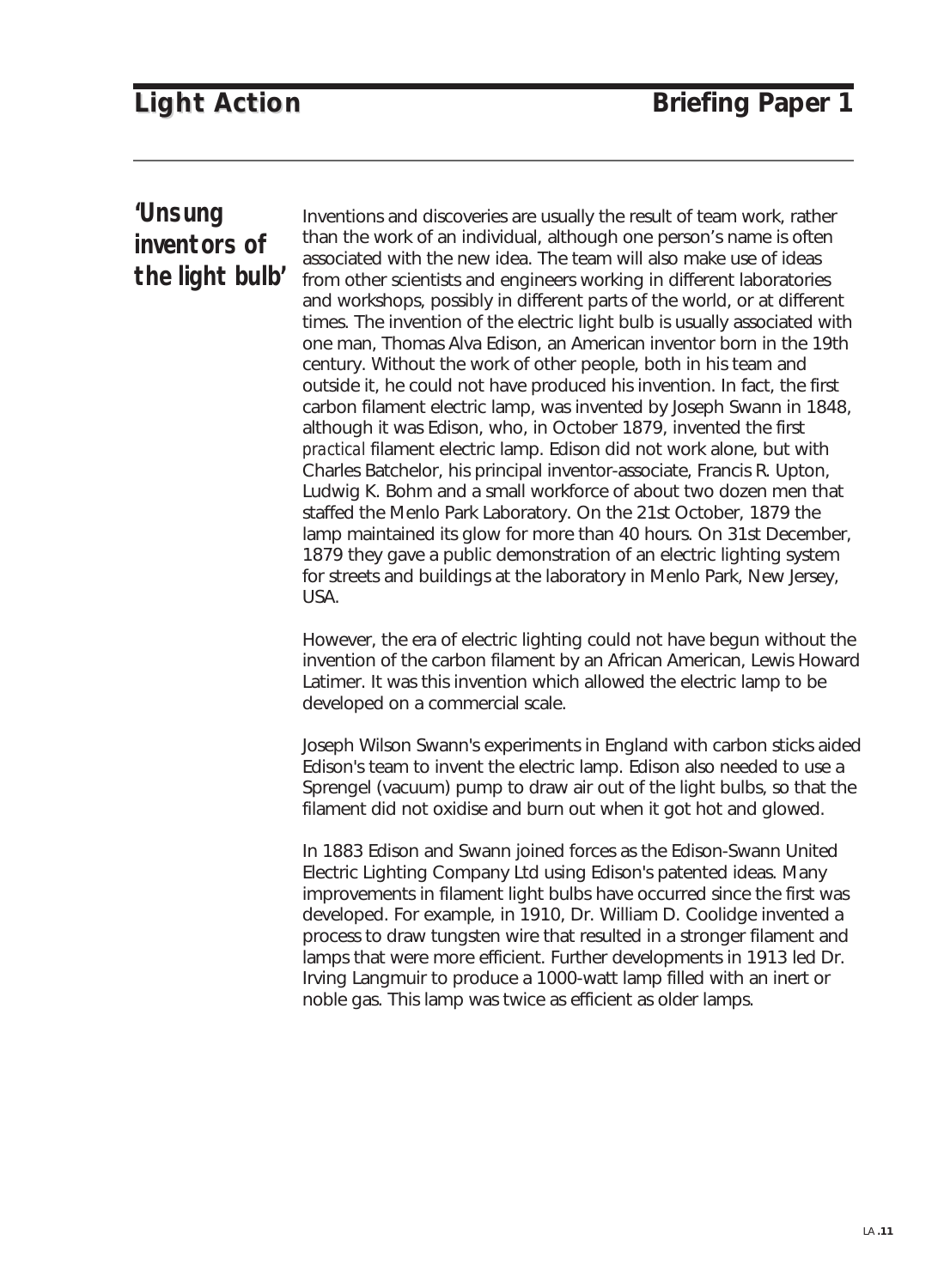## **fluorescent lamps**

Fluorescence is defined as *the property of a material to become selfluminous when acted upon by radiant energy, such as ultraviolet or Xrays*. This definition pinpoints the two essential elements required in a fluorescent lamp: a source of radiant energy and a material that will fluoresce.

The light of a fluorescent lamp comes from **phosphors** (substances containing phosphorus and which emit light when they receive certain types of energy). Many natural and synthetic materials exhibit fluorescence. In fluorescent lamps, the inner surface of the lamp is coated, usually with a mixture of phosphors, which fluoresce. The phosphors absorb ultraviolet radiation from a very low-pressure mercury discharge and transform it into visible radiation. The selection of the phosphors and additives, called activators, determines the characteristics of the emitted radiation, e.g. ultraviolet, coloured light, or various shades of white light. The phosphor mix makes possible a wide range of colour appearance and colour rendering.

When a high a.c. voltage is put between the heated electrodes of a fluorescent lamp containing mercury vapour at low pressure, electrons are accelerated back and forth in the tube. These collide with the mercury vapour atoms and cause these electrons to move from lower to higher energy levels. They do not stay there for long and, as these move from the higher to lower energy levels, energy is released in the form of blue-green and ultraviolet radiation. When the radiation strikes the phosphors in the tube wall other colours of visible light are emitted, depending on the type of phosphors. The mixture of colours then provides the overall colour, that we see.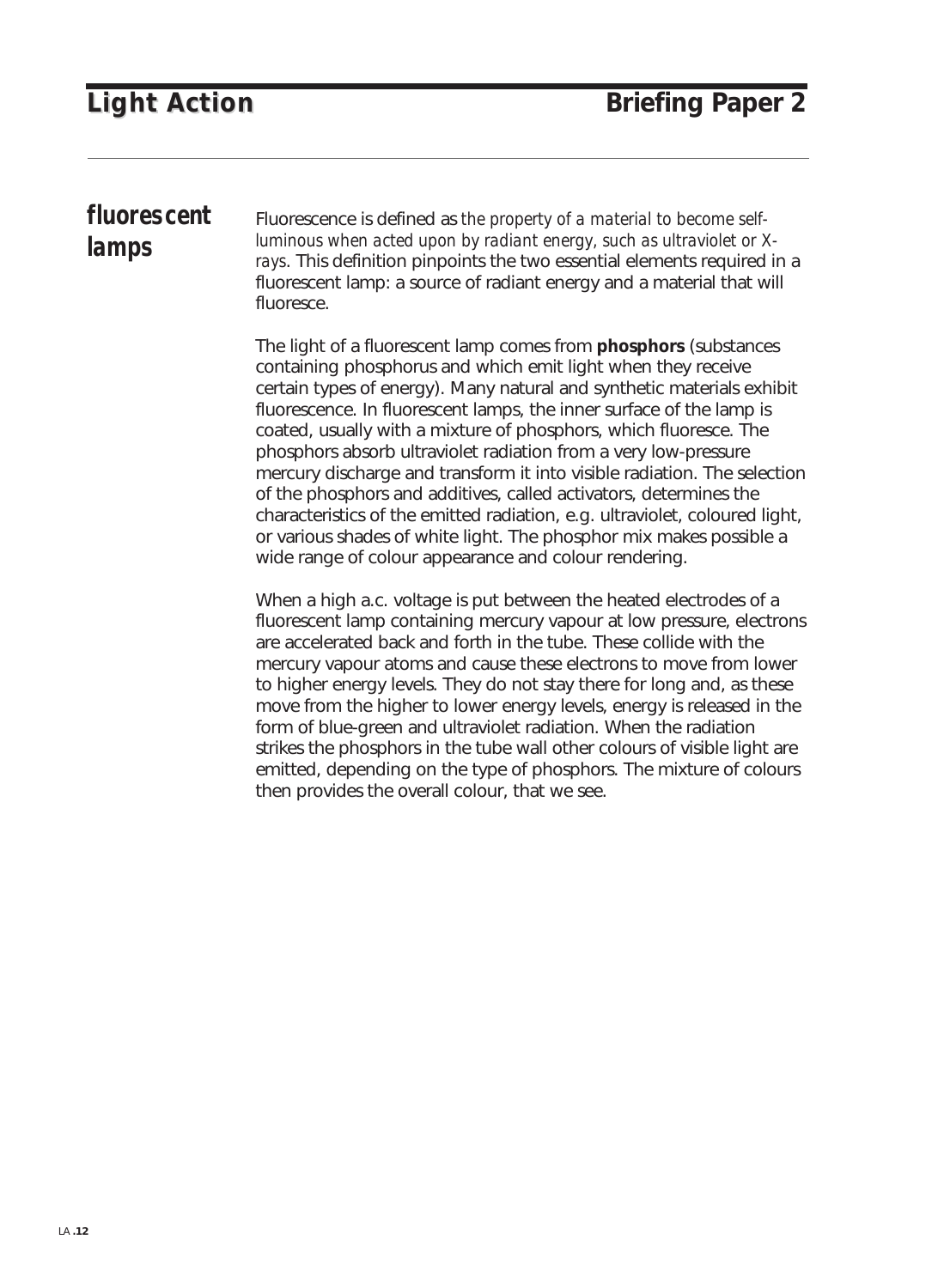Fluorescent lamps have a light output 5 to 10 times higher than that of a filament lamp of the same wattage. This is why they make more efficient use of energy for electric lighting. They also have a longer life than filament lamps. **fluorescent lamps**

> However, every manufactured object has an energy cost. To consider the true energy savings of fluorescent lamps (normal or low energy) over filament lamps, this cost of energy used in their manufacture must be taken into account. This additional energy cost of course contributes to the higher cost of fluorescent lamps compared to filament lamps.



*Figure 1. How a fluorescent lamp works*

There is a further issue with fluorescent lamps, and that is what to do with them when they are spent. Fluorescent lamps contain phosphorus and mercury and some contain cadmium, (the composition depends on which country the lamp was made in). These are very toxic substances. So, when the lamps come to the end of their useful life, they need to be disposed of according to UK Government and EC regulations, and not dumped in bins or landfill sites.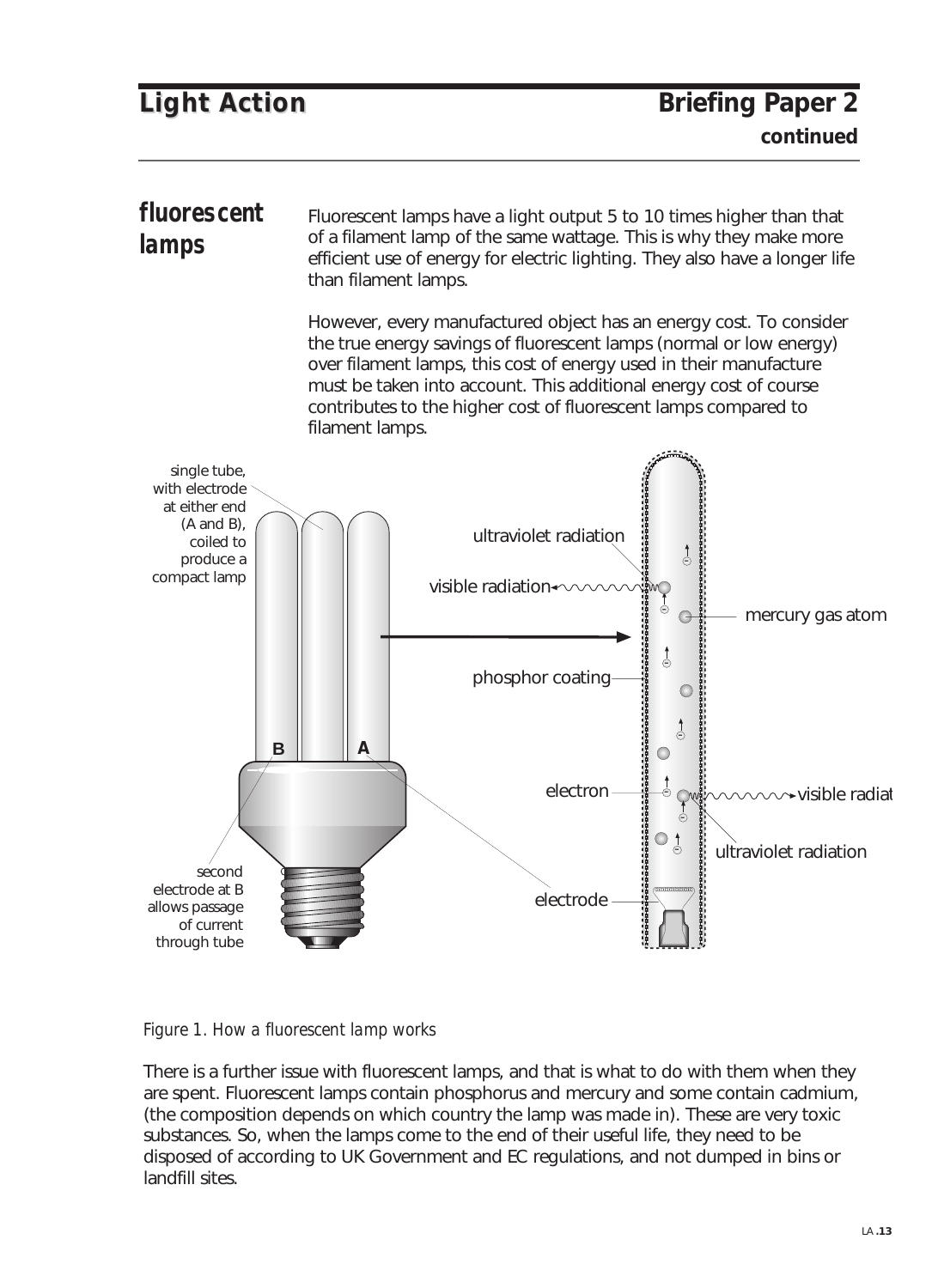### **energy savings - who benefits?**

Adapted from *Lighting costs cut by over 60%* by Intermediate Technology, and *Shedding light on savings* by Maurice Craft

Low energy light bulbs have come a long way since they were first available. The bulbs are based on fluorescent tube technology but are now compact, and several designs are available. The main manufacturers of low energy light bulbs in the U.K. are *Philips*, *Mazda*, *Slyvania* and *Osram.* 

We need to look at two things to calculate what they really save:

❏ the cost of the bulbs themselves, and

❏ the saving on electricity.

Let's look first at the cost of the bulbs. A 20W low energy bulb can cost £12. This gives the same amount of light as a 100W ordinary filament bulb.

A low energy bulb can burn for 8000 hours before replacement is necessary but a normal bulb lasts approximately 1000 hours.

If we are cautious and say a low energy bulb does only 6000 hours which is what the manufacturers estimate - then we would have to replace six filament bulbs during the low energy bulb's lifetime at say 40p each  $x$  6 = £2.40.

So a low energy bulb is around £9.60 more expensive than the equivalent six filament bulbs. So how do we save?

If you have a 100W normal bulb on for say 10 hours it will cost 6.95p and for 1000 hours it will cost £6.95, (based on the cost of electricity in the Yorkshire area, 1996 - find out the cost in your area).

If you have a 20W low energy bulb on for 10 hours it will cost 1.39p and for 1000 hours it will cost £1.39

So, in 1000 hours of operation the electricity saved by using a low energy bulb is £5.56. There are 8760 hours in a year but the average number of hours of operation is around 2000 hours per bulb. So the average saving per bulb is £11.12 per year. If a low energy bulb lasts 6000 hours, then it should last about three years. Over these three years the saving per bulb is therefore 3 x £11.12, that is £33.36. The cost of the low energy bulb also has to be taken into account, so £9.60 must be deducted from this saving. This gives a total saving over the three years of £23.76. To arrive at your own saving in a year you need to look at those lights you use most often and how many hours throughout the year you burn them. However, the use of lights in different households varies tremendously so you really need to make your own calculations if you want to know how much you will save.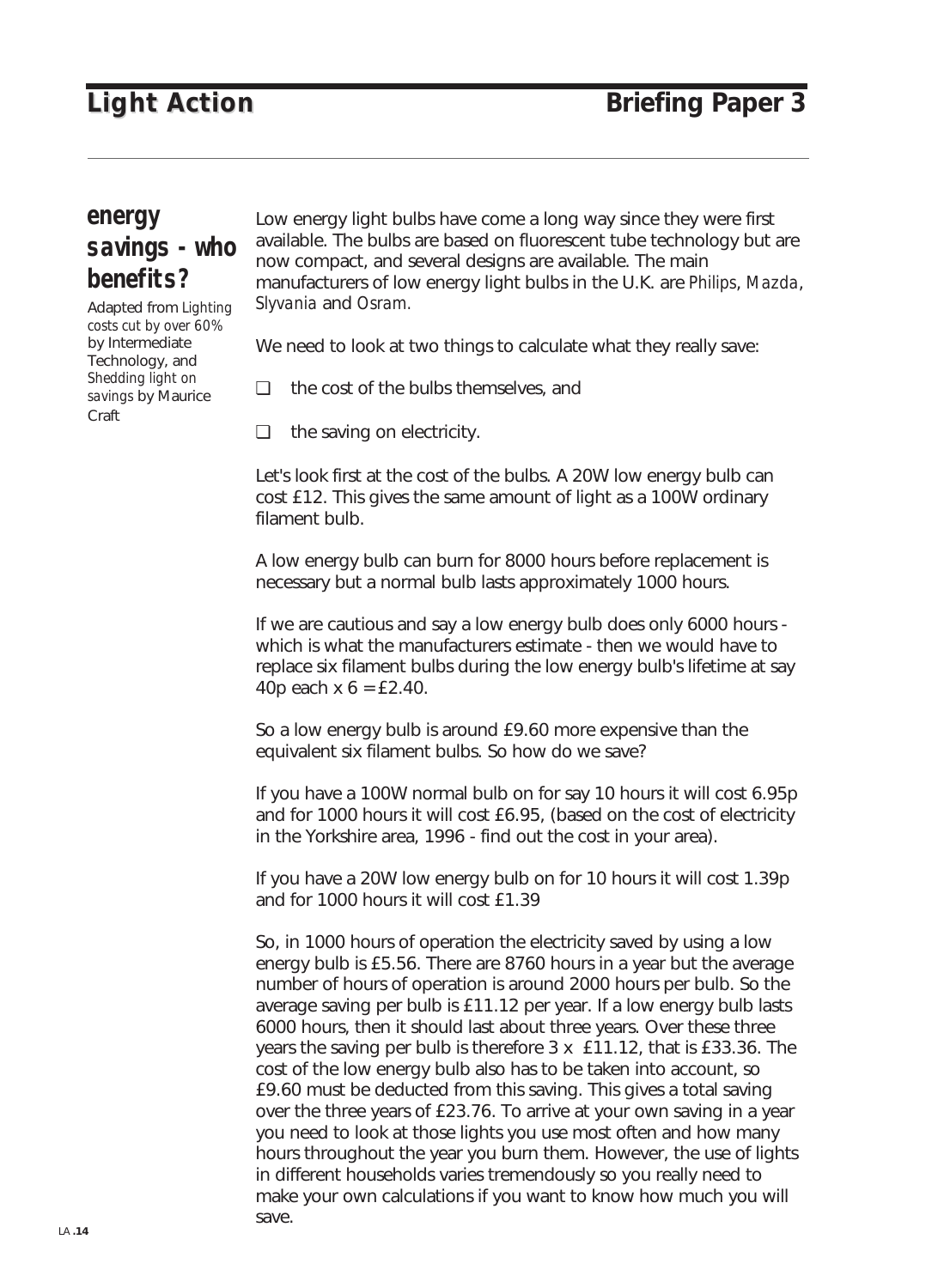|  | <b>Light Action</b> |
|--|---------------------|
|--|---------------------|

| making<br>savings   | The simple message is you will save sooner or later. Environmentally, if<br>every UK household replaced just one well-used light bulb with a low<br>energy bulb, the output of one large power station would be saved.                                                                                                                                                                                                                                                                                                                              |
|---------------------|-----------------------------------------------------------------------------------------------------------------------------------------------------------------------------------------------------------------------------------------------------------------------------------------------------------------------------------------------------------------------------------------------------------------------------------------------------------------------------------------------------------------------------------------------------|
|                     | Low energy bulbs seem to fit in most light fittings but not all, e.g.<br>they will not fit into spotlight fittings. Although if you are considering<br>decoration or home improvements this may be the time to consider<br>replacing spotlights with a fitting which can take low energy bulbs.<br>There may also be interference between the bulb and the shade. Do<br>not use low energy bulbs with dimmer switches or electronic switches<br>(eg timers) as the electronics will affect the starting and cause the<br>light to flash on and off. |
| low energy<br>tubes | Another revolution is also happening with the fluorescent tubes we<br>have known for many years. Those who are alert will notice that the<br>tube diameter is getting smaller. Sometimes these smaller diameter<br>tubes are called low energy tubes. Tube replacement in this area is a<br>little more complicated because fluorescent lamp efficiency diminishes<br>with age by up to 10% after one year and by up to 20% after three<br>years. We can be paying for energy that is not converted into useful<br>light.                           |
|                     | Therefore, there is a critical point in the tube's life when it is worth<br>replacing it. This will increase light levels and reduce wasted energy.<br>In commercial premises a planned maintenance and condition survey<br>will show this optimum time of replacement. If we replace a T12 40W<br>tube with a T8 low energy 36W lamp we will save 4 watts per tube<br>per hour. This means 35,040 watts (35kW) per year 24 hours use per<br>day for 365 days per year.                                                                             |
|                     | In money terms 35kW at say 7p per kW equals a total of £2.45 per<br>annum per tube. (The cost per kW would need to be checked against<br>your own tariff). If we replace tubes before they become noticeably<br>inefficient, ie. within 3 years, then further savings of between 10 -<br>20% can be made. In addition switch starters for fluorescent tubes,<br>can be replaced by high frequency or ultra high frequency starters (or<br>switching gear) and in this case the savings outlined below can be<br>achieved.                           |
|                     | A 40 watt x 4ft tube unit will save some 10.5% if you replace the<br>starter. A 65 watt x 5ft tube will save 19.5% and a 75 watt x 6ft tube<br>will save approximately 13%. So it is not only worth looking at<br>replacing your tubes more frequently, and using the low energy one,<br>but also replacing the starter. Waiting until either fails could be a false<br>economy.                                                                                                                                                                    |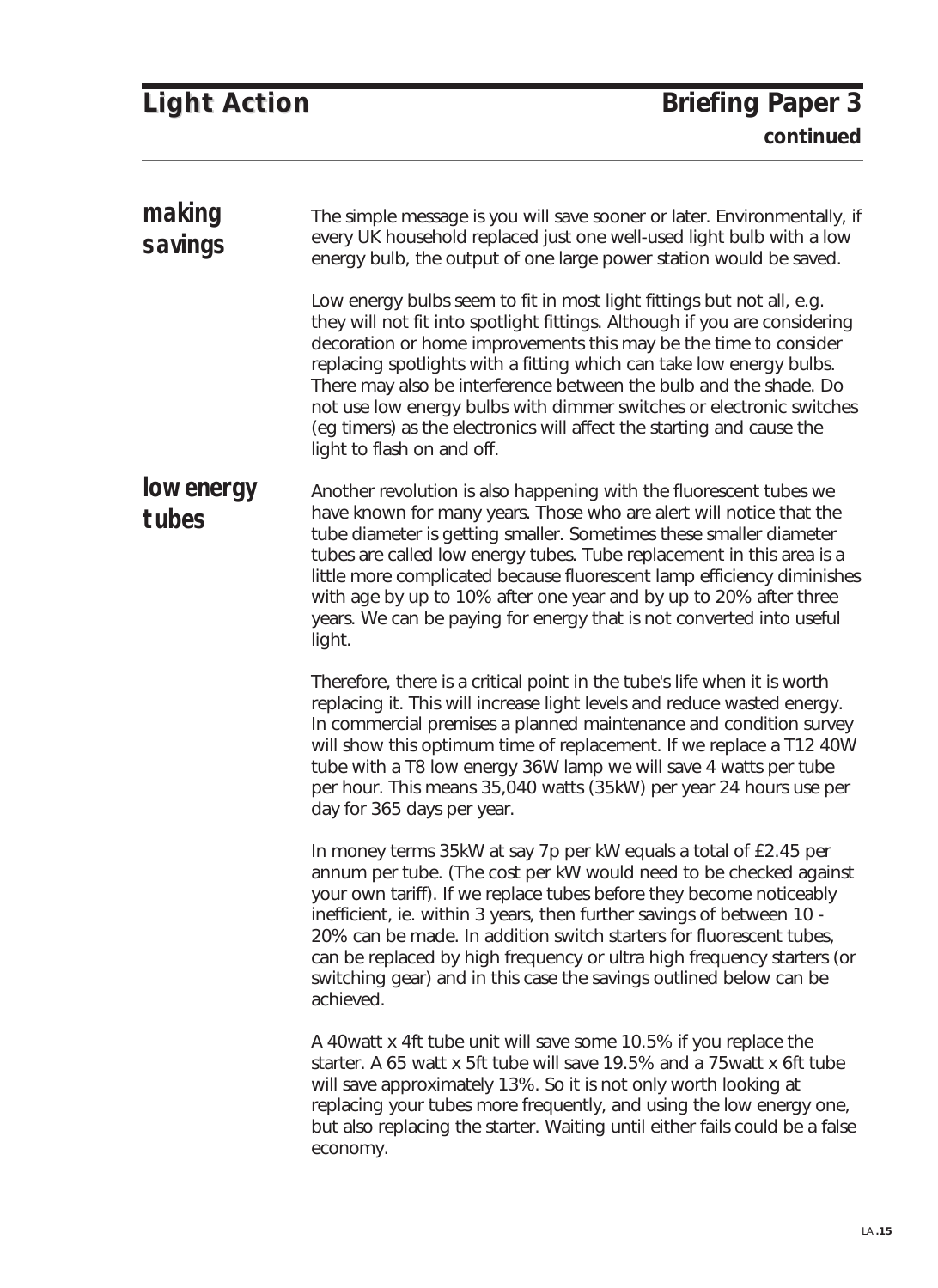Since April, 1993 the Schools and Homes Energy Efficiency Project (SHEEP) has been piloting energy education and energy management activities in South Yorkshire. Holt House Infant School, Sheffield, is one of the pilot schools. After the replacement of 150W/200W tungsten filament lamps in all the classrooms with compact fluorescent units, during 1995, a 51% ( £521) saving in electricity was achieved, with a 56% ( £606 ) predicted saving for 1996. **SHEEP**

Holt House Infant School consists of two main building forms: a single storey, flat roofed section, mainly housing the classrooms, and a two storey, flat roofed section, housing the school hall, catering facilities and offices. These are connected at the main entrance. **Holt House School**

> In July, 1993 an energy survey was completed by the Resources Research Unit of Sheffield Hallam University. A detailed breakdown of annual energy consumption for the school was obtained from the survey data. This enabled further work to be based on a sound knowledge of the building's energy use. For example, the space heating and catering accounted for about half and a quarter, respectively, of the total energy consumption. These services, along with water heating, were provided by natural gas. The remaining energy demand was supplied by electricity, of which the majority was used for lighting.

Following this, SHEEP carried out a lighting survey and an 'action-audit', designed by an engineering student on an industrial placement, and produced classroom activities to support the energy and light surveys. The surveys and activities were then used in other local schools.

The findings by the Resources Research Unit, SHEEP and the children were presented to the headteacher, caretaker and governors. It was agreed to monitor electricity consumption in a class with 9 Philips 23W low energy compact fluorescent lamps and another with a mixture of 9 150/200W tungsten filament bulbs. Campbell Adams & Associates Ltd provided the monitoring equipment. CIBSE classroom lux levels were maintained throughout the trial period.

On receiving the results of the electricity consumption (i.e tungsten filament bulbs used 7.98kW x 5.7h= 45.486 kWh; low energy lamps used 1.5.kw x 5.7h = 8.55 kWh), an accurate forecast of predicted savings and payback period was established. The results predicted an estimated savings of £530 per year with a payback period of 181 'school year' days.

In January 1995 as a result of the estimated savings the school changed all classrooms over to low-energy lamps. In April, 1995 when the electricity bill arrived it confirmed the predicted £500 plus savings. Gwyn Gadd, the headteacher, commented: "Schools have to learn about effective building management now that many are managing their own funds. The reduction of energy usage in lighting is a key area where we can reduce costs".